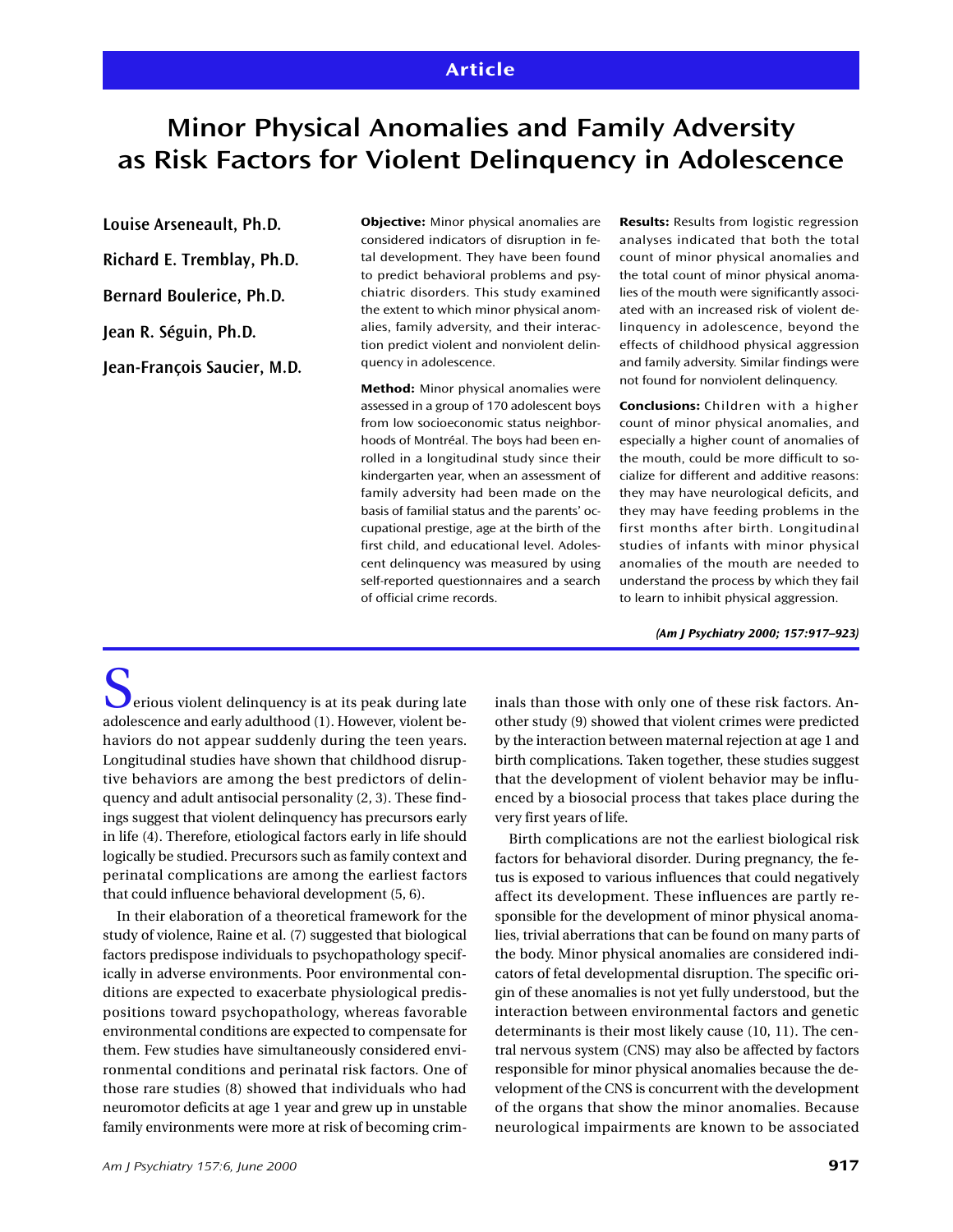with behavioral problems (12), minor physical anomalies may well reflect CNS risk factors for the development of behavioral disorders.

Studies have shown that a higher count of minor physical anomalies is found in groups of individuals with psychiatric diagnoses such as schizophrenia (13), autism (14), and hyperactivity (15, 16) and among individuals with aggressive behaviors (17). Waldrop and Halverson (18) argued that it is the total number, and not any specific minor physical anomaly, that predicts behavior problems. An approach that associates the location of minor physical anomalies with behavioral disorders may also be informative. For example, a higher incidence of anomalies of the mouth has been linked with psychosis in three studies (19–21). Studies that have focused on the association between minor physical anomalies and aggressive behavior have not examined specific links with parts of the body where minor physical anomalies occur. Further, minor physical anomalies alone may not be sufficient to adequately predict violent delinquency. Current biosocial models of psychopathological development suggest that clear prediction of risk may be found when looking at minor physical anomalies in conjunction with environmental factors (7).

In support of this view, three studies have reported that deprived psychosocial environments influence the link between the total count of minor physical anomalies and behavioral disorders (22–24). In these studies of biosocial interactions, characteristics of the social environment were measured during adolescence or concurrently with outcome. In her developmental theory of antisocial behaviors, Moffitt (25) suggested that the interaction between early environmental characteristics and neuropsychological deficits engenders chronic violent antisocial behavior. Because antisocial behaviors tend to emerge from a childhood pattern of chronic disruptive behaviors, one would expect that the positive or negative impact of the environment on the development of violent behavior in individuals with CNS malformations could be traced back to childhood. Further, Moffitt suggested that this interaction could be a specific etiological mechanism for violent offenses as opposed to nonviolent offenses. Evidence supporting this assumption has been reported in empirical studies (9, 22).

The first aim of the study reported here was to test the hypothesis that the cumulative incidence of minor physical anomalies, family adversity during the preschool years as an index of family disadvantage, and their interaction predict violent delinquency at the end of adolescence in a study group of inner-city boys. The second aim was to identify the specific anomalies involved in violent delinquency. The third aim was to test the hypothesis that those predictions are specific to violent delinquency as opposed to nonviolent delinquency.

## **Method**

## *Sample*

Participants were involved in an ongoing longitudinal study of boys from lower socioeconomic status areas in Montréal (26). Fifty-three schools were selected because of the students' low score on a socioeconomic index that was based on family earnings, occupational prestige, and parents' schooling (27). Kindergarten teachers were asked to rate the behaviors of the boys in their classes. Only white, French-speaking boys whose mother and father were born in Canada were included in the sample (N= 1,037) in order to have a culturally homogeneous group.

Data on minor physical anomalies were collected during a laboratory visit of a study group of 177 boys when they were 14 years of age. The boys were selected on the basis of teacher ratings of physical aggression and anxiety from age 6 to 12 (see reference 28) by using the Social Behavior Questionnaire (29). Physical aggression was measured with three items: fights with other children; kicks, bites, hits other children; and bullies other children. The anxiety scale comprised five items: fearful, distressed, worried, solitary, and cries. Each item was scored on a frequency scale ranging from 0 to 2. The Cronbach value for internal consistency for the anxiety scale was 0.76 when the boys were ages 6, 10, 11, and 12. For the physical aggression scale, the mean Cronbach value when the boys were between ages 6 and 12 was 0.84 and ranged from 0.78 to 0.87. The boys had to meet at least one of the following four overlapping criteria to be selected for the study group: 1) high aggressive or anxious behavioral pattern indicated by scores above the 70th percentile at age 6 and at least 2 other years, 2) low aggressive or anxious behavioral pattern indicated by scores below the 70th percentile at all assessments, 3) pattern of late-onset physical aggressiveness or anxiety indicated by scores above the 70th percentile only at age 12, and 4) prior visits to the laboratory. Compared to the rest of the sample (N=860), the study group was more aggressive, hyperactive, inattentive, and anxious in kindergarten, but was similar in socioeconomic characteristics and in prosociality. The behavioral differences were due to an overrepresentation of aggressive and anxious boys in the study group as a result of the selection criteria. Because all boys were recruited in regular schools, none of them had mental retardation, severe intellectual deficits, or significant physical handicaps. Data on minor physical anomalies and delinquent behaviors were available for 170 boys, 96% of the study group. Written informed consent was obtained from both the boys and their parents.

#### *Assessment of Minor Physical Anomalies*

Minor physical anomalies were assessed as part of an extensive evaluation of body characteristics when the boys came to the laboratory. The 18 minor physical anomalies from the Waldrop scale were measured (30). A frequency scale was used in the analyses because it involved less judgment bias and was highly correlated with weighted scores for the anomalies (15, 18, 30). The anomalies were located in six different areas of the body: the mouth, ears, eyes, head, hands, and feet. The total count of these anomalies has been reported to be stable from birth to adolescence (31).

The frequency for one of the anomalies (a big gap between the first and the second toes) was exceptionally elevated (Table 1). The feet were the only anatomical region for which the cumulative count of minor physical anomalies was not correlated to the total count of anomalies and was negatively associated with anomalies of the eyes (pairwise r=–0.16, N=175) and with anomalies of the hands (pairwise r=–0.15, N=176). Our study group was drawn from a culturally homogeneous population that is known to have a relatively homogeneous gene pool (32). Thus, the toe gap may be characteristic of that population. We therefore decided to exclude this anomaly from the total count of minor phys-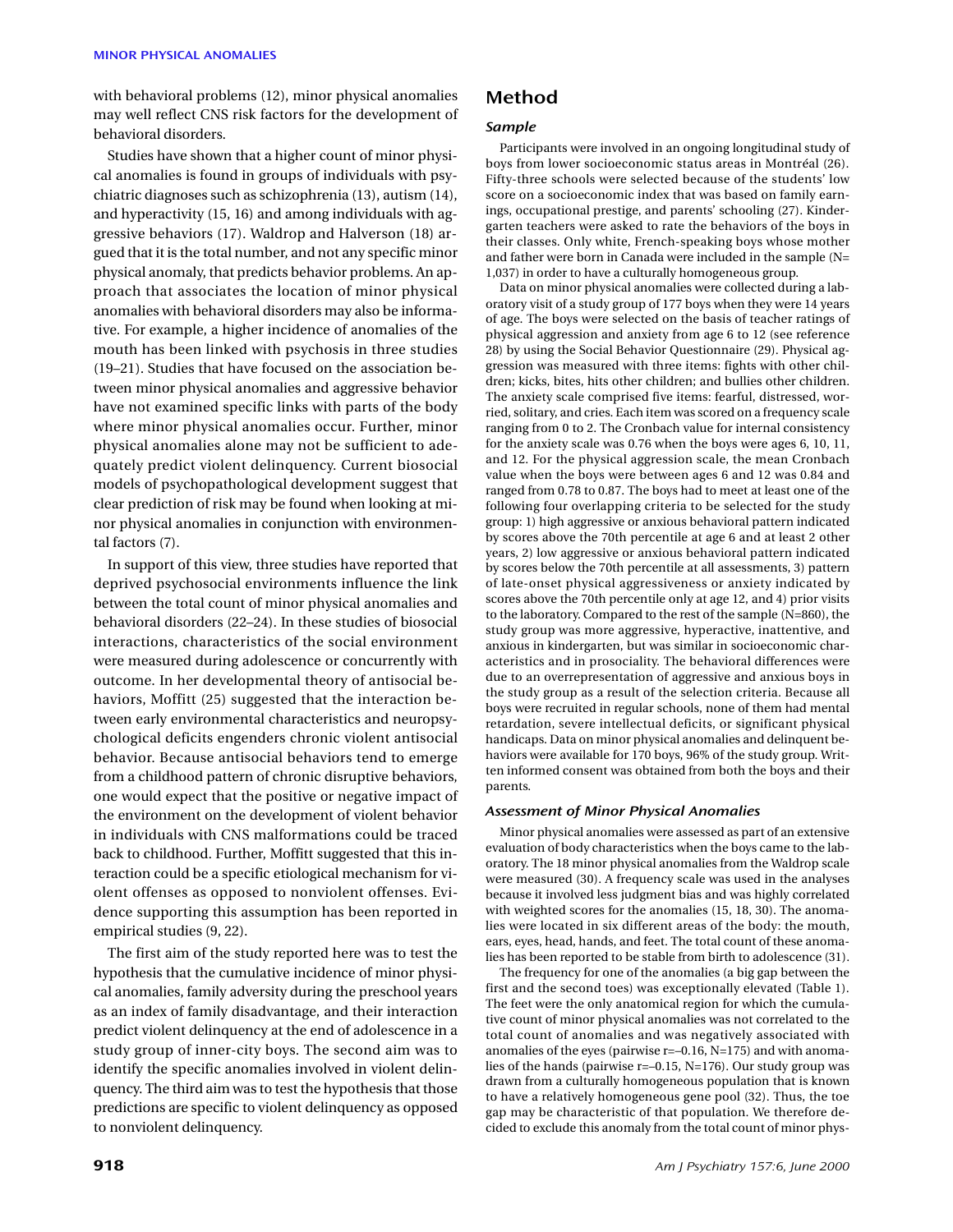|                                               | <b>Total Study Group</b><br>$(N=170)^a$ |               | <b>Violent Delinguents</b><br>$(N=44)^{b}$ |               | Nonviolent<br>Delinquents $(N=42)^b$ |      |
|-----------------------------------------------|-----------------------------------------|---------------|--------------------------------------------|---------------|--------------------------------------|------|
| Location and Nature of Minor Physical Anomaly | N                                       | $\frac{0}{0}$ | N                                          | $\frac{0}{0}$ | N                                    | $\%$ |
| Mouth                                         |                                         |               |                                            |               |                                      |      |
| High steepled palate                          | 37                                      | 21.8          | 12                                         | 27.3          | 10                                   | 23.8 |
| Furrowed tongue                               | 31                                      | 18.2          | 10                                         | 22.7          | $\overline{7}$                       | 16.7 |
| Smooth-rough spots                            | 67                                      | 39.4          | 23                                         | 52.3          | 20                                   | 47.6 |
| Ears                                          |                                         |               |                                            |               |                                      |      |
| Malformed                                     | 18                                      | 10.6          | 1                                          | 2.3           | 2                                    | 4.8  |
| Asymmetrical                                  | 57                                      | 33.5          | 19                                         | 43.2          | 15                                   | 35.7 |
| Low seated                                    | 47                                      | 27.6          | 10                                         | 22.7          | 9                                    | 21.4 |
| Soft and pliable                              | 57                                      | 33.5          | 17                                         | 38.6          | 13                                   | 31.0 |
| Adherent lobes                                | 64                                      | 37.6          | 15                                         | 34.1          | 15                                   | 35.7 |
| Eyes                                          |                                         |               |                                            |               |                                      |      |
| Epicanthus                                    | 80                                      | 47.3          | 21                                         | 47.7          | 23                                   | 54.8 |
| Hypertelorism                                 | 15                                      | 8.8           | 6                                          | 13.6          | 4                                    | 9.5  |
| Head                                          |                                         |               |                                            |               |                                      |      |
| Electric fine hair                            | 12                                      | 7.2           | 5                                          | 11.4          | 3                                    | 7.1  |
| Two or more hair whorls                       | 61                                      | 35.9          | 20                                         | 45.5          | 10                                   | 23.8 |
| Large circumference                           | 25                                      | 15.1          | 6                                          | 14.0          | 7                                    | 17.1 |
| Hands                                         |                                         |               |                                            |               |                                      |      |
| Fifth finger curved                           | 43                                      | 25.3          | 14                                         | 31.8          | 12                                   | 28.6 |
| Single palmar crease                          | $\overline{7}$                          | 4.1           |                                            |               | $\mathbf{1}$                         | 2.4  |
| Feet                                          |                                         |               |                                            |               |                                      |      |
| Third toe length                              |                                         |               |                                            |               |                                      |      |
| Partial syndactyly                            | 6                                       | 3.5           | $\mathbf{1}$                               | 2.3           |                                      |      |
| Big gap between toes                          | 113                                     | 66.5          | 22                                         | 50.0          | 28                                   | 66.7 |

**TABLE 1. Minor Physical Anomalies in 44 Violent Delinquent Adolescent Boys and 42 Nonviolent Delinquent Adolescent Boys**

<sup>a</sup> Data missing on epicanthus for one participant, on electric fine hair for three participants, and on large circumference of the head for four participants.

<sup>b</sup> Data missing on large circumference of the head for one participant.

ical anomalies. A similar decision was made in a previous study when anomalies were found to be the norm rather than an exception (33). Because of this exclusion, we did not examine minor physical anomalies of the feet in analyses of separate anatomical regions.

#### *Family Adversity*

Seven socioeconomic indices were used to create an index of family adversity (29). These indices were mother's and father's occupational prestige, mother's and father's age at birth of their first child, mother's and father's education level, and familial status. The accumulation of these different variables has been shown to increase the risk of behavioral disorders by creating stressful rearing conditions (34). Occupational prestige reflected a socioeconomic index of jobs in Canada (35), and familial status referred to whether both biological parents were living with the boy. Information on these indices was collected during a telephone interview with the mother at the end of the boy's kindergarten year. Because we hypothesized that environmental conditions have an impact on behaviors early in life, only the measure of adversity when the boy was age 6 was used, as it represented the earliest index of the socioeconomic conditions in which the boy grew up. Except for familial status, all indices were given a score of 1 if they were below the 30th percentile in the present sample and a score of 0 if they were above the 30th percentile. For familial status, a score of 1 was given if the boy was not living with his two biological parents during his kindergarten year. The maximum family adversity score was 7 for a boy living with one biological parent and a stepparent and was 4 for a boy living with one parent only. Therefore, the total family adversity score was divided by 7 if the boy was living with two parents and by 4 if he was living with one parent. The study group scores ranged from 0 to 1 (mean=0.34, SD=0.23), with higher scores representing more adversity. Study group members did not differ from the rest of the sample on each family adversity index. This composite measure of the degree of

adversity in families when the boy was age 6 was shown to be predictive of a stable level of childhood physical aggression in the large sample and was highly correlated with family adversity scores when the boy was age  $12$  (r=0.85) (5). In addition, this index was related to verbal learning difficulties within this study group (28) and was associated with childhood externalizing disorders in a sample of more than 3,000 French-speaking children (36). The scores were standardized for easier interpretation of the results.

#### *Delinquent Behavior*

At age 17, the boys were asked to respond to 27 items measuring delinquent behaviors that took place at home, at school, and with their friends (26). Four scales were created on the basis of items measuring physical aggression, theft, vandalism, and substance use. The Cronbach values for internal consistency of the four scales measured at age 17 were 0.78, 0.87, 0.73, and 0.82, respectively. Scores on the four scales at ages 16 and 17 were significantly correlated (r=0.62 [N=767], 0.67 [N=767], 0.45 [N=764], and 0.72 [N=766], respectively). Self-reported delinquency scales virtually identical to the one used in this study have been reported to have both concurrent and predictive validity (37). The score on the first scale (physical aggression) was considered a measure of self-reported violent delinquency, and the scores on the last three scales (theft, vandalism, and substance use) were summed to represent self-reported nonviolent delinquency. Data at age 16 were used for five participants whose data at age 17 were missing. Thirty-eight violent delinquents and 40 nonviolent delinquents were identified by using a 75th percentile cutoff point, given the skewed distributions of the two self-reported delinquency scales.

Criminal status was determined by a search of the criminal records for all boys in the sample as of age 19. Crimes were classified as violent or nonviolent according to the Canadian criminal code. Violent crimes such as illegal possession of a weapon, animal cruelty, and violent threats were found in 67 boys of the larger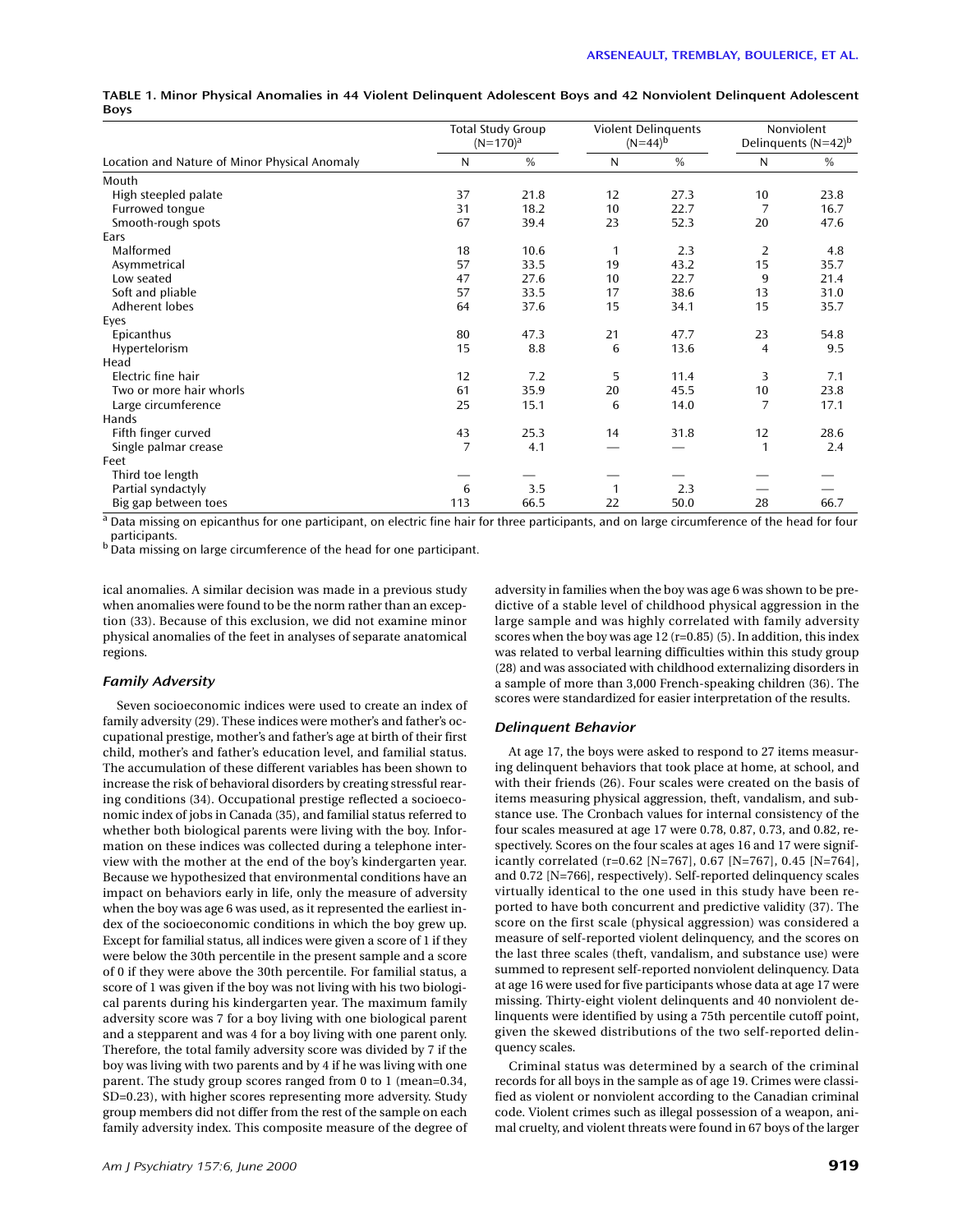|  |                                                                                      |  | TABLE 2. Prediction of Violent and Nonviolent Deliquency in Adolescent Boys According to Logistic Regression Analyses of |  |
|--|--------------------------------------------------------------------------------------|--|--------------------------------------------------------------------------------------------------------------------------|--|
|  | Physical Anomalies, Childhood Physical Aggression and Anxiety, and Familiy Adversity |  |                                                                                                                          |  |

|                                                   | Violent Delinguency (N=44) | Nonviolent Delinguency (N=42) |        |         |           |        |
|---------------------------------------------------|----------------------------|-------------------------------|--------|---------|-----------|--------|
| Regression Analysis and Constituent Covariables   | B                          | <b>SE</b>                     | Odds   | B       | <b>SE</b> | Odds   |
| Regression 1: total anomalies                     |                            |                               |        |         |           |        |
| Childhood physical aggression                     | 0.28                       | 0.15                          | $1.3*$ | 0.05    | 0.15      | 1.1    |
| Childhood anxiety                                 | $-0.13$                    | 0.10                          | 0.9    | $-0.21$ | 0.11      | $0.8*$ |
| Family adversity at age 6                         | 0.36                       | 0.19                          | $1.4*$ | 0.03    | 0.19      | 1.0    |
| Total minor physical anomalies                    | 0.20                       | 0.10                          | $1.2*$ | $-0.03$ | 0.10      | 1.0    |
| Regression 2: anomalies of the mouth <sup>a</sup> |                            |                               |        |         |           |        |
| Family adversity at age 6                         | 0.31                       | 0.19                          | 1.4    | 0.03    | 0.19      | 1.0    |
| Minor physical anomalies of the mouth             | 0.52                       | 0.24                          | $1.7*$ | 0.23    | 0.24      | 1.3    |
| Regression 3: anomalies of the ears <sup>a</sup>  |                            |                               |        |         |           |        |
| Family adversity at age 6                         | 0.38                       | 0.18                          | $1.5*$ | 0.06    | 0.19      | 1.1    |
| Minor physical anomalies of the ears              | 0.07                       | 0.16                          | 1.1    | $-0.18$ | 0.17      | 0.8    |
| Regression 4: anomalies of the eyes <sup>a</sup>  |                            |                               |        |         |           |        |
| Family adversity at age 6                         | 0.37                       | 0.18                          | $1.4*$ | 0.06    | 0.19      | 1.1    |
| Minor physical anomalies of the eyes              | 0.15                       | 0.31                          | 1.2    | 0.22    | 0.30      | 1.2    |
| Regression 5: anomalies of the head <sup>a</sup>  |                            |                               |        |         |           |        |
| Family adversity at age 6                         | 0.37                       | 0.19                          | $1.4*$ | 0.03    | 0.19      | 1.0    |
| Minor physical anomalies of the head              | 0.34                       | 0.28                          | 1.4    | $-0.34$ | 0.30      | 0.7    |
| Regression 6: anomalies of the hands <sup>a</sup> |                            |                               |        |         |           |        |
| Family adversity at age 6                         | 0.38                       | 0.18                          | $1.5*$ | 0.08    | 0.19      | 1.1    |
| Minor physical anomalies of the hands             | 0.19                       | 0.37                          | 1.2    | 0.21    | 0.37      | 1.2    |

<sup>a</sup> B, SE, and odds values for the covariables childhood physical aggression and anxiety were similar to those in regression 1.

sample and in 11 of the 170 boys in the study group (6.5%). Nonviolent crimes such as robbery, breaking and entering, and prostitution were found in 44 boys of the large sample and in five members of the study group (2.9%). Given the overlap between self-reports and official records of delinquency ( $\chi^2$ =36.3, df=1, p<0.001, for violent delinquency; and  $\chi^2$ =19.4, df=1, p<0.001, for nonviolent delinquency), we identified a violent delinquent group of 44 boys, or 25.9% of the study group, who had been arrested for a violent crime or had reported committing a violent offense, and a nonviolent delinquent group of 42 boys, or 24.7% of the study group, who had been arrested for a nonviolent crime or had reported committing a nonviolent offense. The violent and nonviolent groups were not mutually exclusive; 21 participants committed both violent and nonviolent offenses, 23 committed only violent offenses, and 21 committed only nonviolent offenses.

### *Statistical Analyses*

Logistic regression analyses were used to test the predictive value of minor physical anomalies and family adversity. To control for the selection criteria, mean scores for physical aggression and anxiety at ages 6, 10, 11, and 12 were used as covariates and entered in the first step of the analyses. Minor physical anomalies and family adversity were then forced in the second and third steps, and the interaction term was left free to enter in a forward stepwise selection in the last step of the analyses. These procedures were repeated for the total count of minor physical anomalies and separately for the minor physical anomaly score of each anatomical region. In the analyses, violent delinquents were compared to participants who did not commit violent offenses, and nonviolent delinquents were compared to participants who did not commit nonviolent offenses.

## **Results**

Table 1 shows the frequency of minor physical anomalies in the study group. High percentages of study group members had anomalies in the regions of the ears and the mouth. Inconsistent percentages were found for anomalies observed in other anatomical regions. Compared to

the total study group, the violent delinquent boys had a higher percentage of anomalies of the mouth and, inconsistently, of some anomalies of other anatomical regions. After excluding the toe-gap anomaly, the mean total count of minor physical anomalies for 167 participants in the entire study group (data were missing for some anomalies) was 3.7 (SD=1.89, range=0–9). This mean is similar to means reported for other at-risk samples of preadolescents: mean=3.4 (SD=1.84, range=0–9) (17) and mean= 3.58 (SD=2.4, range=0–10) (16). The total count of minor physical anomalies among the participants had the highest association with anomalies of the ears (r=0.70, N=167), followed by anomalies of the eyes (r=0.52, N=167) and anomalies of the mouth (r=0.51, N=167). Anomalies of the mouth were positively correlated with anomalies of the eyes (pairwise r=0.26, N=175).

We first tested to what extent the total count of minor physical anomalies, the family adversity score, and their interaction predicted violent delinquency during adolescence. The results depicted in Table 2 show a significant effect of the total count of minor physical anomalies, beyond significant effects of childhood physical aggression and family adversity. This result indicated that each increment of one anomaly augmented by a factor of 1.2 the risk of violent delinquency during adolescence, and each increment of one standard deviation on the family adversity index augmented that risk by 1.4. The effect of the interaction between the total minor physical anomaly count and family adversity in predicting violent delinquency did not reach statistical significance.

We then examined the relation of minor physical anomalies of each anatomical region and their interaction with family adversity at age 6 in predicting adolescent violent delinquency. Results of logistic regressions showed a sig-

 $*$  p<0.05.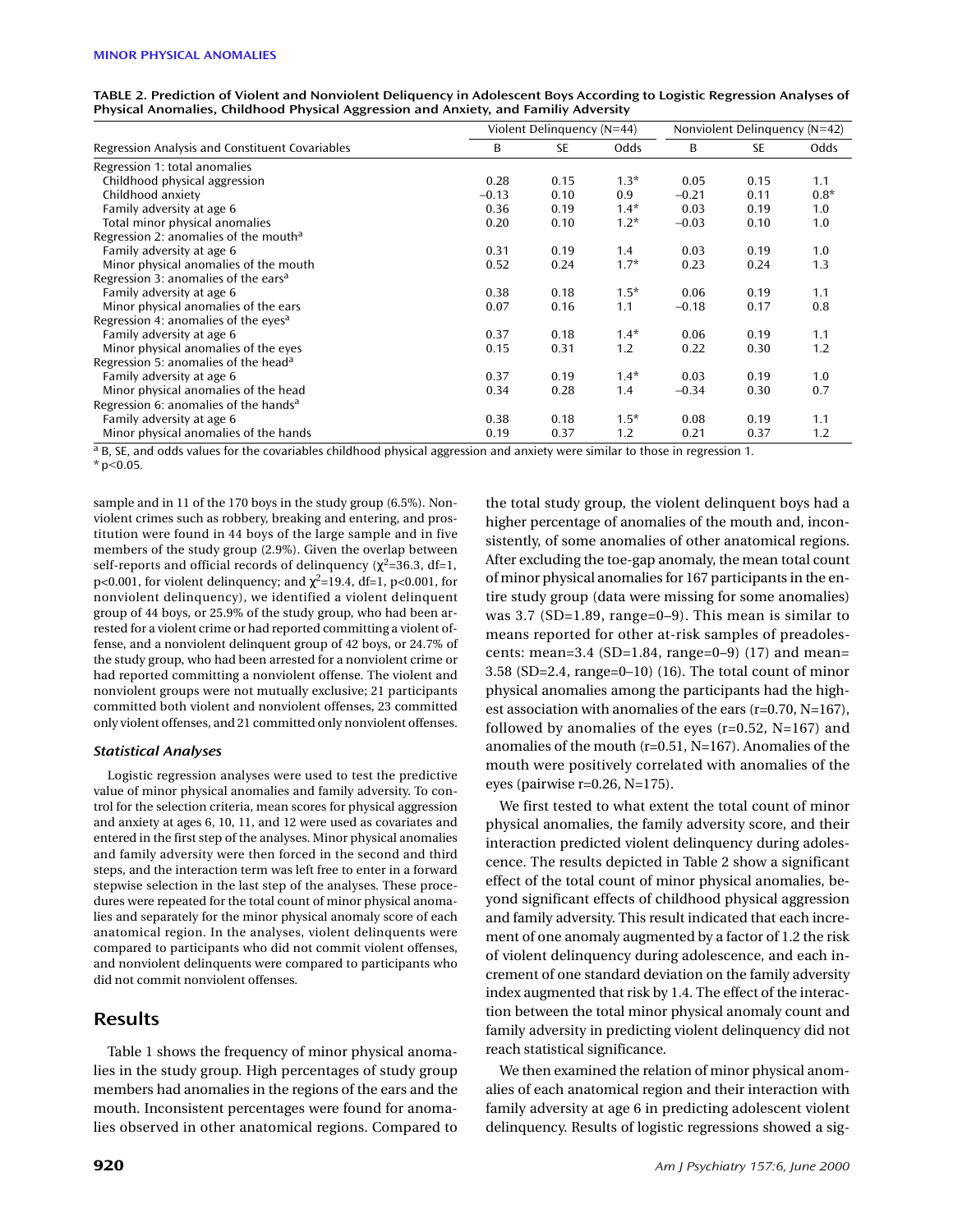nificant main effect for anomalies of the mouth, beyond the effect of childhood physical aggression (Table 2). Each increment of one anomaly in the area of the mouth augmented by a factor of 1.7 the risk of violent delinquency during adolescence. Family adversity no longer predicted violent delinquency, because of its significant association with minor physical anomalies of the mouth  $(r=0.16, N=$ 170). This result indicated that the cumulative count of minor physical anomalies of the mouth and family adversity shares a part of the variance that explained adolescent violent delinquency. The interaction between minor physical anomalies of the mouth and family adversity did not reach statistical significance and did not enter the model.

Further analyses were performed to examine whether the significant effect found for the total count of minor physical anomalies was attributable to anomalies of the mouth that were included in the scale. We repeated the analysis after having removed anomalies of the mouth from the total count of minor physical anomalies. The results indicated that the total count of anomalies no longer predicted adolescent violent delinquency, although family adversity still did. Finally, we examined whether the significant effects found were specific to violent delinquency, as suggested by Mednick and Kandel (22). Results presented in Table 2 support the hypothesis by showing no significant association between adolescent nonviolent delinquency and minor physical anomalies or between adolescent nonviolent delinquency and the interaction of minor physical anomalies and family adversity.

# **Discussion**

The goal of this study was to assess the contribution of minor physical anomalies, family adversity, and their interaction to the prediction of delinquency during adolescence. Minor physical anomalies of different anatomical regions were examined in an attempt to get a more precise idea of the organic structures and processes involved in the development of adolescent delinquency. Separate analyses were used to predict violent delinquency and nonviolent delinquency because the two types of delinquency could have different etiologies (25).

Adolescent boys with higher counts of anomalies, and especially with anomalies of the mouth, were found to be most at risk for violent delinquency. Previous studies of minor physical anomalies have shown that anomalies of the mouth are more frequent in children with psychoses and in adults with schizophrenia (19, 20). Anomalies of the mouth have been found in individuals with neurological deficits (38, 39) and could be associated with CNS dysfunctions that increase the risk for violent delinquency. The CNS develops in a sequential and hierarchical way (40), and each organ has a specific critical period of vulnerability to teratogens that may result in developmental disruption (10). For example, the critical period for the development of anomalies of the palate starts at the ninth week of gestation, whereas anomalies of the hands develop during the eighth week. It is then plausible that insults occurring at specific periods during gestation increase the risks for the development of violent delinquency as a result of atypical brain development. The identification of specific sites of minor physical anomalies that are related to specific behavior disorders should help clarify which part of the CNS may be affected and thus may be involved in a given behavioral problem. This clarification would be achieved by establishing the correspondence between the period of vulnerability for the affected organ and the CNS developmental phases.

Anomalies of the mouth could also impact children's behavior regulation in less direct ways. Orofacial structures are involved from birth onward in many functions such as communication, emotional expression, mastication, and deglutition, which may have a wide range of consequences on development (41). Anomalies of the mouth may affect sucking and other feeding behaviors during the first years of life and thus may affect physical development as well as the mother-child relationship (42). Infants who experience feeding problems such as failure to thrive often show neurological problems (43) and are reported to have more behavior problems during childhood than infants without feeding problems (44). Thus, children with minor physical anomalies of the mouth could be more difficult to socialize for different and additive reasons: they may have neurological deficits as well as feeding problems in the first months after birth.

Unlike Mednick and Kandel's study (22), the study reported here found that the interaction between minor physical anomalies and family adversity did not predict violent delinquency. Mednick and Kandel's use of a dichotomized score for minor physical anomalies may explain the differences in results compared to those reported here. It is possible that the significant interaction in their study reflected a nonlinear effect of minor physical anomalies, as their analyses did not control for quadratic effects.

The study reported here was limited to French-speaking, Caucasian males from low socioeconomic status areas in a large city, overrepresenting subjects with stable childhood physical aggression and anxiety. Replications in other populations will be needed to confirm the importance of anomalies of the mouth in the prediction of violent delinquency. Longitudinal studies of infants will also be needed to examine the process by which infants with these anomalies would fail to learn to inhibit physical aggression. Preventive interventions would be different depending on whether the risk for violent delinquency is through feeding problems, neurological deficits, or a mixture of these factors, or through other factors, such as parent-child interactions, that were not addressed in this study.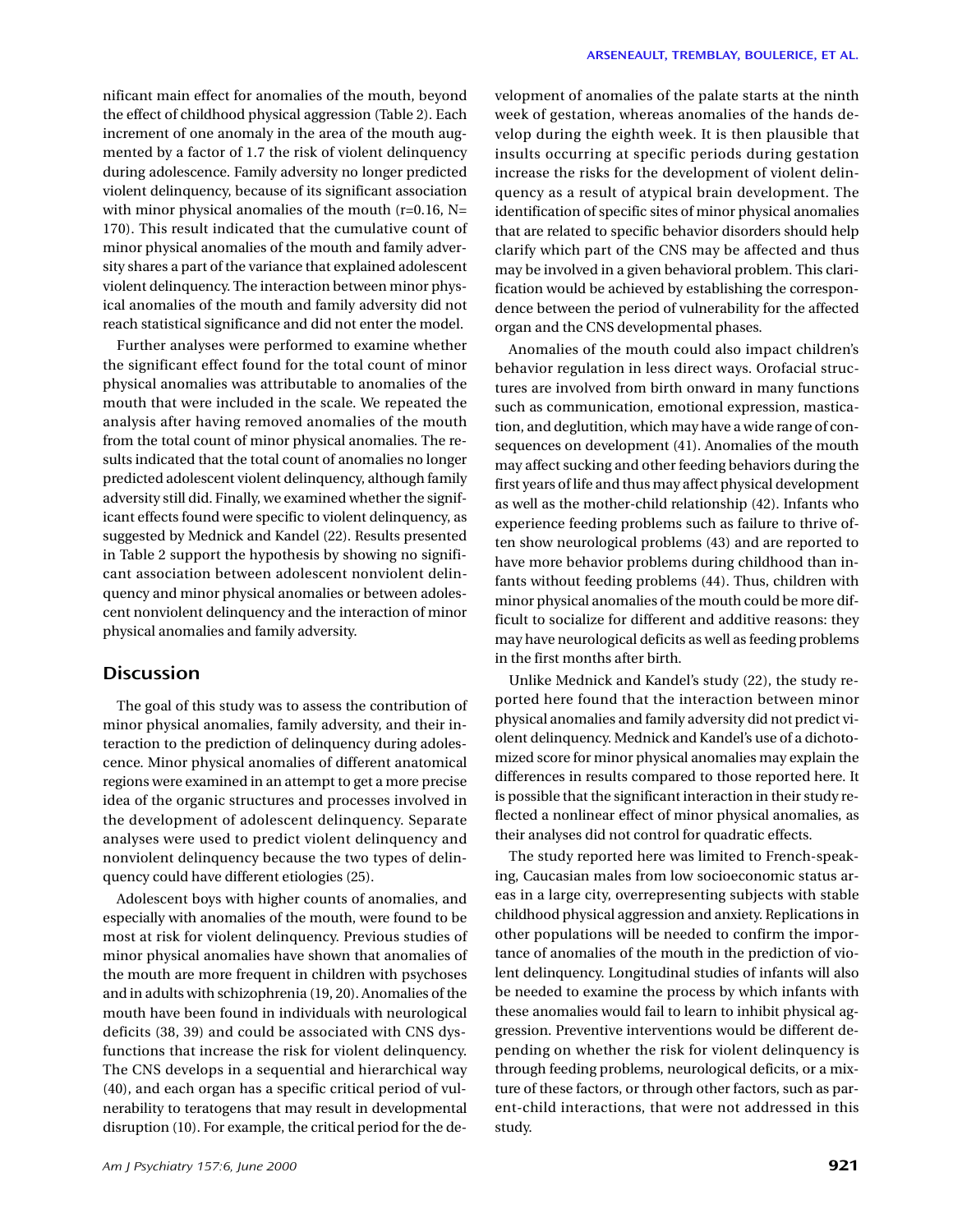Received April 2, 1998; revisions received Dec. 3, 1998, and Nov. 12, 1999; accepted Nov. 18, 1999. From the Research Unit on Children's Psychosocial Maladjustment, University of Montréal; the Fernand Seguin Research Center, University of Montréal; the Institute of Psychiatry, University of London; and the Department of Psychiatry, University of Montréal. Address reprint requests to Dr. Tremblay, Research Unit on Children's Psychosocial Maladjustment, University of Montréal, 3050 blvd. Edouard-Montpetit, C.P. 6128 succ. centreville, Montréal, Québec, Canada H3C 3J7; gripret@ere.umontreal.ca (e-mail).

Supported by a fellowship from the Conseil Québécois pour la Recherche Sociale (Dr. Arseneault) and by grants from the Social Sciences and Humanities Research Council of Canada, the Conseil Québécois pour la Recherche Sociale, and Québec's Fonds pour la Formation des Chercheurs et l'Aide à la Recherche.

The authors thank the study group members.

#### **References**

- 1. Elliott DS: Serious violent offenders: onset, developmental course and termination. Criminology 1994; 32:1–21
- 2. Tremblay RE, Mâsse B, Perron D, LeBlanc M, Schwartzman AE, Ledingham JE: Early disruptive behavior, poor school achievement, delinquent behavior and delinquent personality: longitudinal analyses. J Consult Clin Psychol 1992; 60:64–72
- 3. White JL, Moffitt TE, Earls F, Robins L, Silva PA: How early can we tell? predictors of childhood conduct disorder and adolescent delinquency. Criminology 1990; 28:507–533
- 4. Tremblay RE, Japel C, Perusse D, McDuff P, Boivin M, Zoccolillo M, Montplaisir J: The search for the age of "onset" of physical aggression: Rousseau and Bandura revisited. Criminal Behaviour and Ment Health 1999; 9:8–23
- 5. Haapasalo J, Tremblay RE: Physically aggressive boys from ages 6 to 12: family background, parenting behavior, and prediction of delinquency. J Consult Clin Psychol 1994; 62:1044–1052
- 6. Kandel E, Mednick SA: Perinatal complications predict violent offending. Criminology 1991; 29:519–529
- 7. Raine A, Brennan P, Farrington D: Biosocial bases of violence: conceptual and theoretical issues, in Biosocial Bases of Violence. Edited by Raine A, Brennan P, Farrington D, Mednick SA. New York, Plenum, 1998, pp 1–20
- 8. Raine A, Brennan P, Mednick B, Mednick SA: High rates of violence, crime, academic problems, and behavioral problems in males with both early neuromotor deficits and unstable family environments. Arch Gen Psychiatry 1996; 53:544–549
- 9. Raine A, Brennan P, Mednick SA: Birth complications combined with early maternal rejection at age 1 year predispose to violent crime at age 18 years. Arch Gen Psychiatry 1994; 51: 984–988
- 10. Moore KL: The Developing Human: Clinically Oriented Embryology. Philadelphia, WB Saunders, 1982
- 11. Murphy KC, Owen MJ: Minor physical anomalies and their relationship to the aetiology of schizophrenia. Br J Psychiatry 1996; 168:139–142
- 12. Moffitt TE: Juvenile delinquency and attention deficit disorder: developmental trajectories from age 3 to age 15. Child Dev 1990; 61:893–910
- 13. Green MF, Satz P, Christenson C: Minor physical anomalies in schizophrenia patients, bipolar patients, and their siblings. Schizophr Bull 1994; 20:433–440
- 14. Walker HA: Incidence of minor physical anomaly in autism. J Autism Child Schizophr 1977; 7:165–176
- 15. Fogel CA, Mednick SA, Michelsen N: Hyperactive behavior and minor physical anomalies. Acta Psychiatr Scand 1985; 72:551– 556
- 16. Rapoport JL, Quinn PO, Lamprecht F: Minor physical anomalies and plasma dopamine-beta-hydroxylase activity in hyperactive boys. Am J Psychiatry 1974; 131:386–390
- 17. Kandel E, Brennan P, Mednick SA, Michelson NM: Minor physical anomalies and recidivistic adult violent criminal behavior. Acta Psychiatr Scand 1989; 79:103–107
- 18. Waldrop MF, Halverson CFJ: Minor physical anomalies and hyperactive behavior in young children, in Exceptional Infant: Studies of Abnormalities, vol II. Edited by Hellmuth J. New York, Brunner/Mazel, 1971, pp 343–380
- 19. Campbell M, Geller B, Small AM, Petti TA, Ferris SH: Minor physical anomalies in young psychotic children. Am J Psychiatry 1978; 135:573–575
- 20. Green MF, Satz P, Gaier DJ, Ganzell S, Kharabi F: Minor physical anomalies in schizophrenia. Schizophr Bull 1989; 15:91–99
- 21. O'Callaghan E, Larkin C, Kinsella A, Waddington JL: Familial, obstetric, and other clinical correlates of minor physical anomalies in schizophrenia. Am J Psychiatry 1991; 148:479–483
- 22. Mednick SA, Kandel E: Genetic and perinatal factors in violence, in Biological Contributions to Crime Causation. Edited by Moffitt TE, Mednick SA. Norwell, Mass, Kluwer Academic, 1988, pp 121–134
- 23. Pine DS, Shaffer D, Schonfeld IS, Davies M: Minor physical anomalies: modifiers of environmental risks for psychiatric impairment? J Am Acad Child Adolesc Psychiatry 1997; 36:395–403
- 24. Sandberg ST, Wieselberg M, Shaffer D: Hyperkinetic and conduct problem children in a primary school population: some epidemiological considerations. J Child Psychol Psychiatry 1979; 21:293–311
- 25. Moffitt TE: Adolescence-limited and life-course persistent antisocial behavior: a developmental taxonomy. Psychol Rev 1993; 100:674–701
- 26. Tremblay RE, Pihl RO, Vitaro F, Dobkin PL: Predicting early onset of male antisocial behavior from preschool behavior. Arch Gen Psychiatry 1994; 51:732–738
- 27. Crespo M: Un instrument pour le choix des écoles élémentaires dans le cadre de l'opération renouveau Montréal. Montréal, Commission des Écoles Catholiques de Montréal, 1977
- 28. Séguin JR, Pihl RO, Harden PW, Tremblay RE, Boulerice B: Cognitive and neuropsychological characteristics of physically aggressive boys. J Abnorm Psychol 1995; 104:614–624
- 29. Tremblay RE, Loeber R, Gagnon C, Charlebois P, Larivée S, LeBlanc M: Disruptive boys with stable and unstable high fighting behavior patterns during junior elementary school. J Abnorm Child Psychol 1991; 19:285–300
- 30. Waldrop MF, Pedersen FA, Bell RQ: Minor physical anomalies and behavior in preschool children. Child Dev 1968; 39:391– 400
- 31. Waldrop MF, Bell RQ, McLaughlin B, Halverson CFJ: Newborn minor physical anomalies predict short attention span, peer aggression, and impulsivity at age 3. Science 1978; 199:563–565
- 32. Lavigne GJ, Montplaisir JY: Restless legs syndrome and sleep bruxism: prevalence and association among Canadians. Sleep 1994; 17:739–743
- 33. Jacklin CN, Maccoby EE, Halverson CFJ: Minor physical anomalies and preschool behavior. J Pediatr Psychol 1980; 5:199–205
- 34. Rutter M: Resilience in the face of adversity: protective factors and resistance to psychiatric disorders. Br J Psychiatry 1985; 147:598–611
- 35. Blishen BR, Carroll WK, Moore C: The 1981 socioeconomic index for occupations in Canada. Can Rev Sociology and Anthropology 1987; 24:465–488
- 36. Vitaro F, Tremblay RE, Gagnon C: Family adversity and behavior problems in early school years. Revue Canadienne de Santé Mentale 1992; 11:45–62
- 37. Farrington DP, Loeber R, Stouthamer-Loeber M, Van Kammen WB, Schmidt L: Self-reported delinquency and a combined